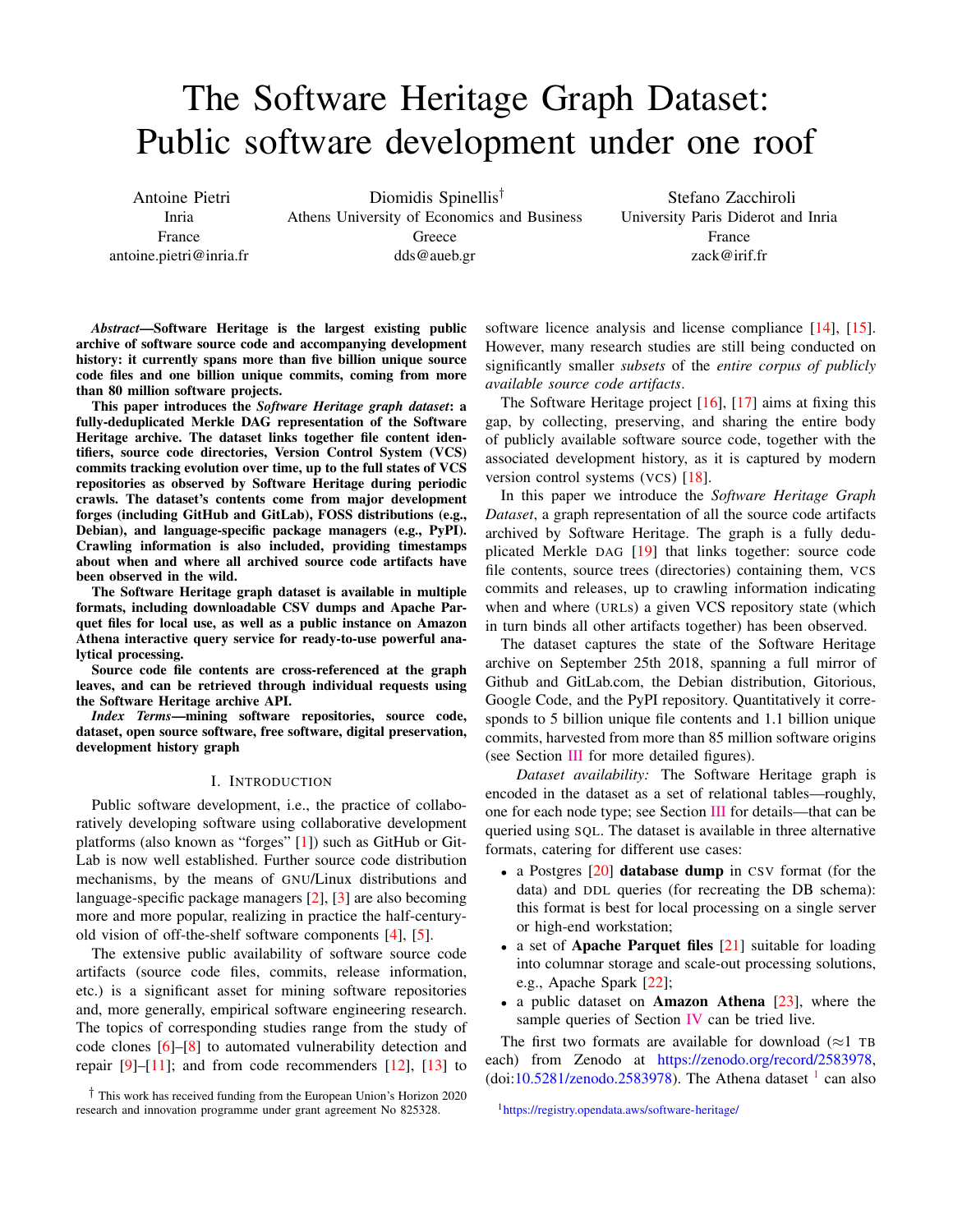be queried from the AWS console by following the instructions in the README.md file.

## II. DATA GATHERING

<span id="page-1-6"></span>The Software Heritage Graph Dataset has been assembled as part of the regular crawling activities of Software Heritage, dating back to 2015. Due to the long-term archival nature of Software Heritage, the dataset is not entirely reproducible, because the archived source code artifacts might have disappeared from the original hosting place: a VCS might have been deleted, a commit or branch rewritten (e.g., using git rebase), a package removed from a distribution.

What we list below are hence the steps needed to recreate the dataset from scratch, archiving what is available *today* from the included software distribution places.

As a preliminary step one should setup local storage. As the official getting started guide for Software Heritage developers covers this in detail, we refer readers to it.<sup>[2](#page-1-1)</sup>

Software Heritage tracks a curated list of software distribution places. For each different type of distribution place there exists a "lister" component, capable of enumerating all software origins (VCS repository, source package, etc.) hosted there. The next step to recreate the dataset is hence to run the lister for each tracked software distribution place, that is: GitHub, GitLab.com, Debian, and PyPI. (Gitorious and Google Code having disappeared, they cannot be re-archived today). All listers are available from the Software Heritage forge.<sup>[3](#page-1-2)[4](#page-1-3)</sup>

Then, all software origins enumerated by running the listers should be crawled, retrieving all the source code artifacts found there (file contents, commits, directories, releases, etc.). For each origin having a different type (Git repository, Debian package, PyPI package, etc.), this step boils down to running the matching "loader" component on the origin URL. Be warned that as of this writing Software Heritage tracks more than 80 million origins, and therefore crawling all of them might require months, if not years, and significant computing and bandwidth resources. By default loaders also store file *contents*, which are not included in the graph dataset and would require  $\approx$ 200 TB of storage space as of this writing; the storage layer can be configured to not store contents, reducing the storage fingerprint (the database storing the graph will still need  $\approx$  5 TB of fast storage, e.g., SSDs).

At the end of the process, database dumps can be obtained by running pg\_dump; Parquet files by using PyArrow. A public dataset on Athena can be obtained by importing the Parquet files on Amazon S3.

#### III. DATA MODEL

<span id="page-1-0"></span>A particular property of software development is that source code artifacts are massively duplicated across hosts and projects [\[17\]](#page-4-14). In order to enable tracking of software artifacts across projects, and reduce the storage size of the

<span id="page-1-1"></span><sup>2</sup><https://docs.softwareheritage.org/devel/getting-started.html>

<span id="page-1-4"></span>

Fig. 1: Data model: a uniform Merkle DAG containing source code artifacts and their development history

graph, the Software Heritage Graph Dataset is stored as a Merkle directed acyclic graph (DAG) [\[19\]](#page-4-16). By using persistent, cryptographically-strong hashes as node identifiers [\[24\]](#page-4-21), the graph can be deduplicated by sharing all identical nodes.

As shown in Fig. [1,](#page-1-4) the Software Heritage DAG is organized in five logical layers, which we describe from bottom to top.

Contents (or "blobs") form the graph's leaves, and contain the raw content of source code files, not including their filenames (which are context-dependent and stored only as part of directory entries). The dataset contains cryptographic checksums for all contents though, that can be used to retrieve the actual files from any Software Heritage mirror using a Web  $API<sup>5</sup>$  $API<sup>5</sup>$  $API<sup>5</sup>$  and cross-reference files encountered in the wild, including other datasets.

Directories are lists of named directory entries. Each entry can point to content objects ("file entries"), revisions ("revision entries"), or other directories ("directory entries").

Revisions (or "commits") are point-in-time captures of the entire source tree of a development project. Each revision points to the root directory of the project source tree, and a list of its parent revisions.

Releases (or "tags") are revisions that have been marked as noteworthy with a specific, usually mnemonic, name (e.g., a version number). Each release points to a revision and might include additional descriptive metadata.

Snapshots are point-in-time captures of the full state of a project development repository. As revisions capture the

<span id="page-1-5"></span><sup>5</sup><https://archive.softwareheritage.org/api/>

<span id="page-1-3"></span><span id="page-1-2"></span><sup>3</sup><https://forge.softwareheritage.org/source/swh-lister/>

<sup>&</sup>lt;sup>4</sup>Specific versions of these software components are available as part of the dataset, in swh-environment.tar.gz.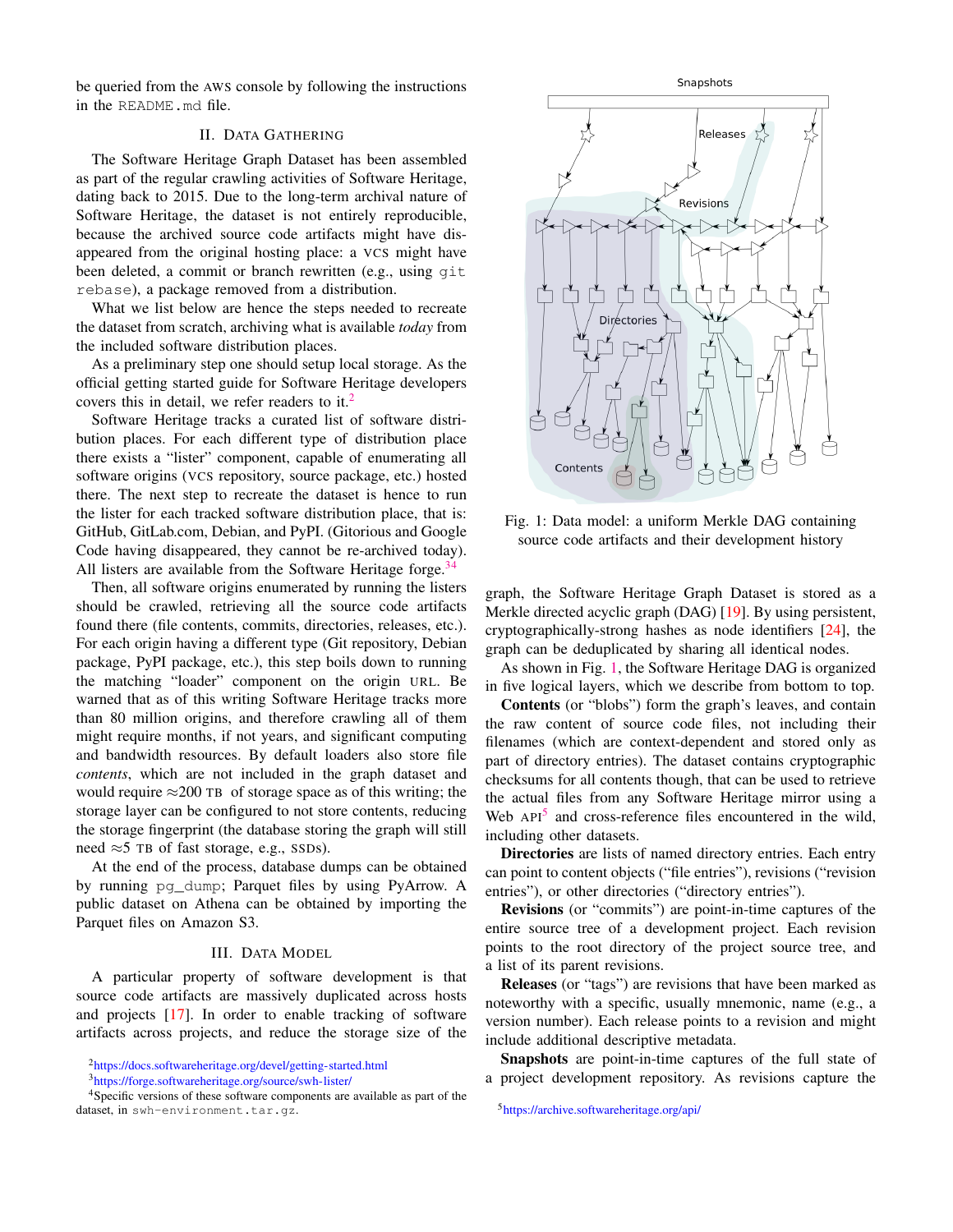<span id="page-2-1"></span>

Fig. 2: Simplified schema of the Software Heritage Graph Dataset and the number of artifacts in it



```
SELECT FROM_UTF8(name, '?') AS name,
  COUNT(DISTINCT target) AS cnt
FROM directory_entry_file
GROUP BY name
ORDER BY cnt DESC
LIMIT 1;
```
state of a single development line (or "branch"), snapshots capture the state of *all* branches in a repository and allow to deduplicate unmodified forks across the archive.

Deduplication happens implicitly, automatically tracking byte-identical clones. If a file or a directory is copied to another project, both projects will point to the same node in the graph. Similarly for revisions, if a project is forked on a different hosting platform, the past development history will be deduplicated as the same nodes in the graph. Likewise for snapshots, each "fork" that creates an identical copy of a repository on a code host, will point to the same snapshot node. By walking the graph bottom-up, it is hence possible to find all *occurrences* of a source code artifact in the archive (e.g., all projects that have ever shipped a specific file content).

The Merkle DAG is encoded in the dataset as a set of relational tables. In addition to the nodes and edges of the graph, the dataset also contains crawling information, as a set of triples capturing where (an origin URL) and when (a timestamp) a given snapshot has been encountered. A simplified view of the corresponding database schema is shown in Fig. [2;](#page-2-1) the full schema is available as part of the dataset distribution. The sizes of the dataset's most notable tables are shown in the legend appearing in the Figure's top right.

## <span id="page-2-0"></span>IV. SAMPLE QUERIES AND RESEARCH QUESTIONS

To further illustrate the dataset's affordances and as motivating examples regarding the research possibilities it opens, below are some sample SQL queries that can be executed with the dataset on AWS Athena.

Listing 2: Most common commit operations

```
SELECT COUNT(*) AS c, word
FROM
  (SELECT LOWER(REGEXP_EXTRACT(FROM_UTF8(
          message), 'ˆ\w+')) AS word
 FROM revision )
WHERE word !=GROUP BY word
ORDER BY COUNT(*) DESC LIMIT 20;
```
Listing [1](#page-2-2) shows a simple query that finds the most frequent file name across all the revisions. The result, obtained by scanning 151GB in 3'40", is index.html, which occurs in the dataset 182 million times.

As an example of a query useful in software evolution research, consider the Listing [2.](#page-2-3) It is based on the convention dictating that commit messages should start with a summary expressed in the imperative mood  $[25, 3.3.2.1]$  $[25, 3.3.2.1]$ . Based on that idea, the query uses a regular expression to extract the first word of each commit message and then tallies words by frequency. By scanning  $37$  GB in  $30''$  it gives us that commits concern the following common actions ordered by descending order of frequency: *add, fix, update, remove, merge, initial, create*. (We had to manually stem some verbs, because the most recent version of the Presto query engine, which provides a built-in stemming function, is not yet available on Athena.)

SQL queries can also be used to express more complex tasks. Consider the research hypothesis that weekend work on open source projects is decreasing over the years as evermore development work is done by companies rather than volunteers. The corresponding data can be obtained by finding the ratio between revisions committed on the weekends of each year and the total number of that year's revisions (see Listing  $3$ ). The results, obtained by scanning 14 GB in  $7''$  are inconclusive, and point to the need for further analysis, which is left as an exercise to the reader.

The provided dataset forms a graph, which can be dif-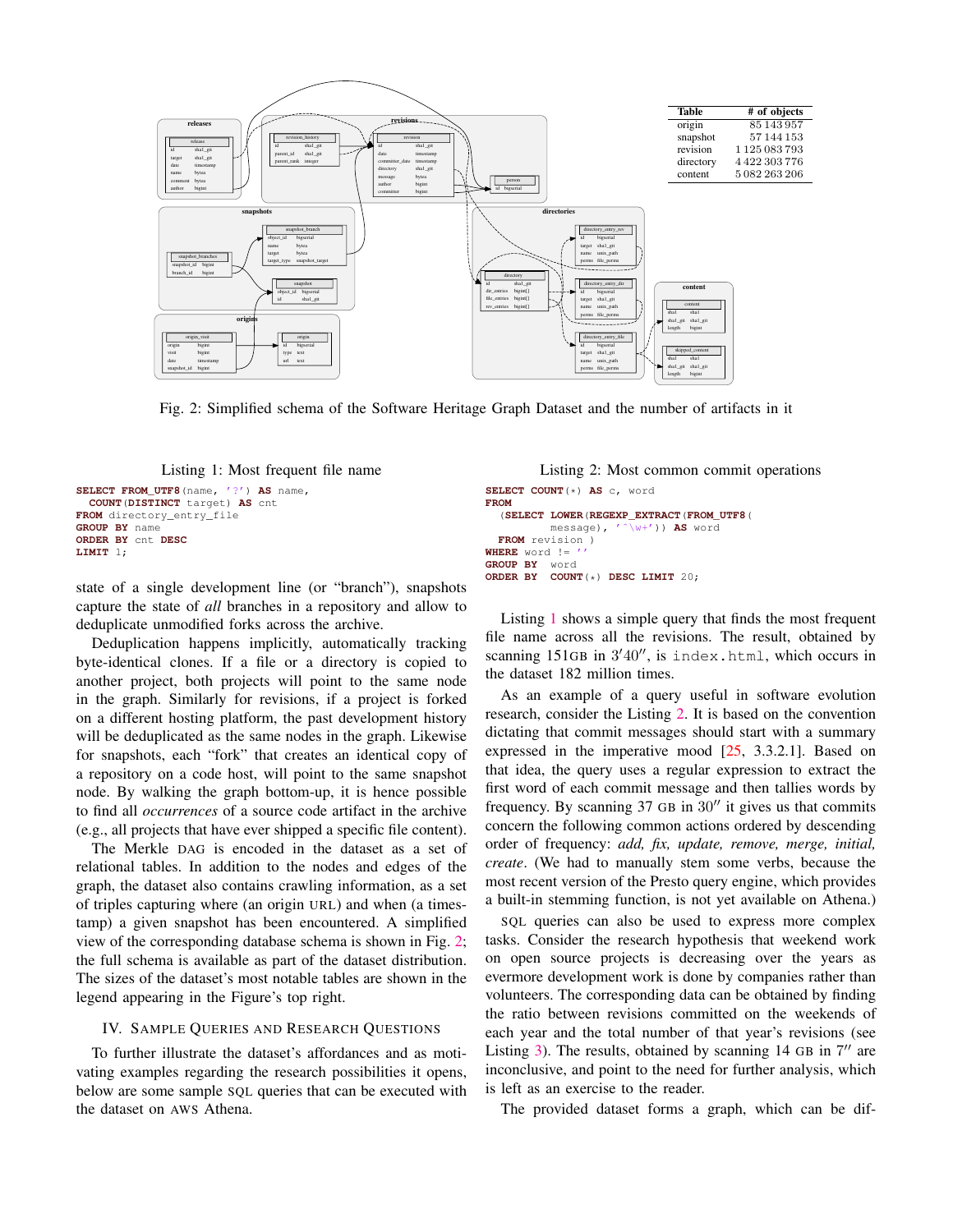<span id="page-3-0"></span>Listing 3: Ratio of commits performed during each year's weekends

```
WITH revision_date AS
  (SELECT FROM_UNIXTIME(date / 1000000) AS date
  FROM revision)
SELECT yearly_rev.year AS year,
  CAST(yearly_weekend_rev.number AS DOUBLE)
  / yearly_rev.number * 100.0 AS weekend_pc
FROM
  (SELECT YEAR(date) AS year, COUNT(*) AS number
  FROM revision_date
  WHERE YEAR(date) BETWEEN 1971 AND 2018
  GROUP BY YEAR(date) ) AS yearly_rev
JOIN
  (SELECT YEAR(date) AS year, COUNT(*) AS number
  FROM revision_date
  WHERE DAY_OF_WEEK(date) >= 6
     AND YEAR(date) BETWEEN 1971 AND 2018
  GROUP BY YEAR(date) ) AS yearly_weekend_rev
  ON yearly_rev.year = yearly_weekend_rev.year
ORDER BY year DESC;
```
Listing 4: Average number of a revision's parents

```
SELECT AVG(fork_size)
FROM (SELECT COUNT(*) AS fork_size
        FROM revision_history
        GROUP BY parent_id);
```
ficult query with SQL. Therefore, questions associated with the graph's characteristics, such as closeness, distance, and centrality, will require the use of other query mechanisms. Yet, interesting metrics can be readily obtained by limiting scans to specific cases, such as merge commits. As an example, Listing [4](#page-3-1) calculates the average number of parents of each revision (1.088, after scanning 23 GB in  $22^{\prime\prime}$ ) by grouping revisions by their parent identifier. Such queries can be used to examine in depth the characteristics of merge operations.

Although the performance of Athena can be impressive, there are cases where the available memory resources will be exhausted causing an expensive query to fail. This typically happens when joining two equally large tables consisting of hundreds of millions of records. This restriction can be overcome by sampling the corresponding tables. Listing [5](#page-3-2) demonstrates such a case. The objective here is to determine the modularity at the level of files among diverse programming languages, by examining the size of popular file types. The query joins two 5 billion row tables: the file names and the content metadata. To reduce the number of joined rows a 1% sample of the rows is processed, thus scanning  $317$  GB in  $1'20''$ . The order of the resulting language files (JavaScript>C>C++>Python>PHP>C#> Ruby) indicates that, with the exception of JavaScript, languages offering more abstraction facilities are associated with smaller source code files.

## V. LIMITATIONS AND EXTENSIONS

As discussed in Section [II,](#page-1-6) the dataset is not fully reproducible. This is a limitation, but one that is very hard to avoid for datasets originating from long-term archival.

The dataset cannot claim full coverage of the entire software commons, and several forges and package repositories are still missing from it. Still, it is the largest dataset of its kind (by several order of magnitude). Also, to mitigate this limitation

```
Listing 5: Average size of the most popular file types
SELECT suffix,
  ROUND(COUNT(*) * 100 / 1e6) AS Million_files,
  ROUND(AVG(length) / 1024) AS Average_k_length
FROM
  (SELECT length, suffix
  FROM
     -- File length in joinable form
    (SELECT TO_BASE64(sha1_git) AS sha1_git64, length
   FROM content ) AS content_length
  JOIN
  -- Sample of files with popular suffixes
  (SELECT target64, file_suffix_sample.suffix AS suffix
  FROM
    -- Popular suffixes
    (SELECT suffix FROM (
      SELECT REGEXP_EXTRACT(FROM_UTF8(name),
            \cdotl+$') AS suffix
   FROM directory_entry_file) AS file_suffix
    GROUP BY suffix
   ORDER BY COUNT(*) DESC LIMIT 20 ) AS pop_suffix
  JOIN
    -- Sample of files and suffixes
    (SELECT TO_BASE64(target) AS target64,
     REGEXP_EXTRACT(FROM_UTF8(name),
       .]+$') AS suffix
   FROM directory_entry_file TABLESAMPLE BERNOULLI(1))
   AS file_suffix_sample
  ON file_suffix_sample.suffix = pop_suffix.suffix)
  AS pop_suffix_sample
  ON pop_suffix_sample.target64 = content_length.sha1_git64)
GROUP BY suffix
ORDER BY AVG(length) DESC;
```
we plan to periodically publish new versions of it, as the Software Heritage archive extends its coverage.

As a first future extension we plan to include actual file contents as part of the dataset. This is currently impractical due to the storage size ( $\approx$ 200 TB), but we are exploring cloud storage with bring-your-own-compute service model solutions.

As further extensions, it would be useful to combine the Software Heritage Graph Dataset with neighboring datasets that contain non-source-code development artifacts, such as issues, code review discussions, wiki pages, etc. We are exploring an integrated dataset with GHTorrent [\[26\]](#page-4-23), even thought that would narrow the scope to GitHub "only".

## VI. RELATED WORK

To the best of the authors' knowledge no existing dataset contains a comparable amount of data about source code artifacts extracted from public software development.

GHTorrent [\[26\]](#page-4-23) covers GitHub and includes non-sourcecode artifacts (e.g., issues, pull requests, etc.), but lacks other software distribution places (e.g., GitLab, Debian, PyPI). Also, no deduplication applies to GHTorrent, making cloning tracking more challenging. CodeFeedr [\[27\]](#page-4-24) is a natural evolution of GHTorrent, but it is oriented toward expanding coverage for additional sources of non-source-code artifacts.

The Debsources dataset [\[28\]](#page-4-25) contains a wealth of information about Debian releases over several decades, but stops at the release granularity (rather than commits) and is at least three orders of magnitude smaller than the present dataset.

*Acknowledgements:* We thank the Amazon AWS Public Dataset Program team for hosting the dataset. We thank Roberto Di Cosmo for insightful discussions on the dataset and for providing the key resources that made this work possible.